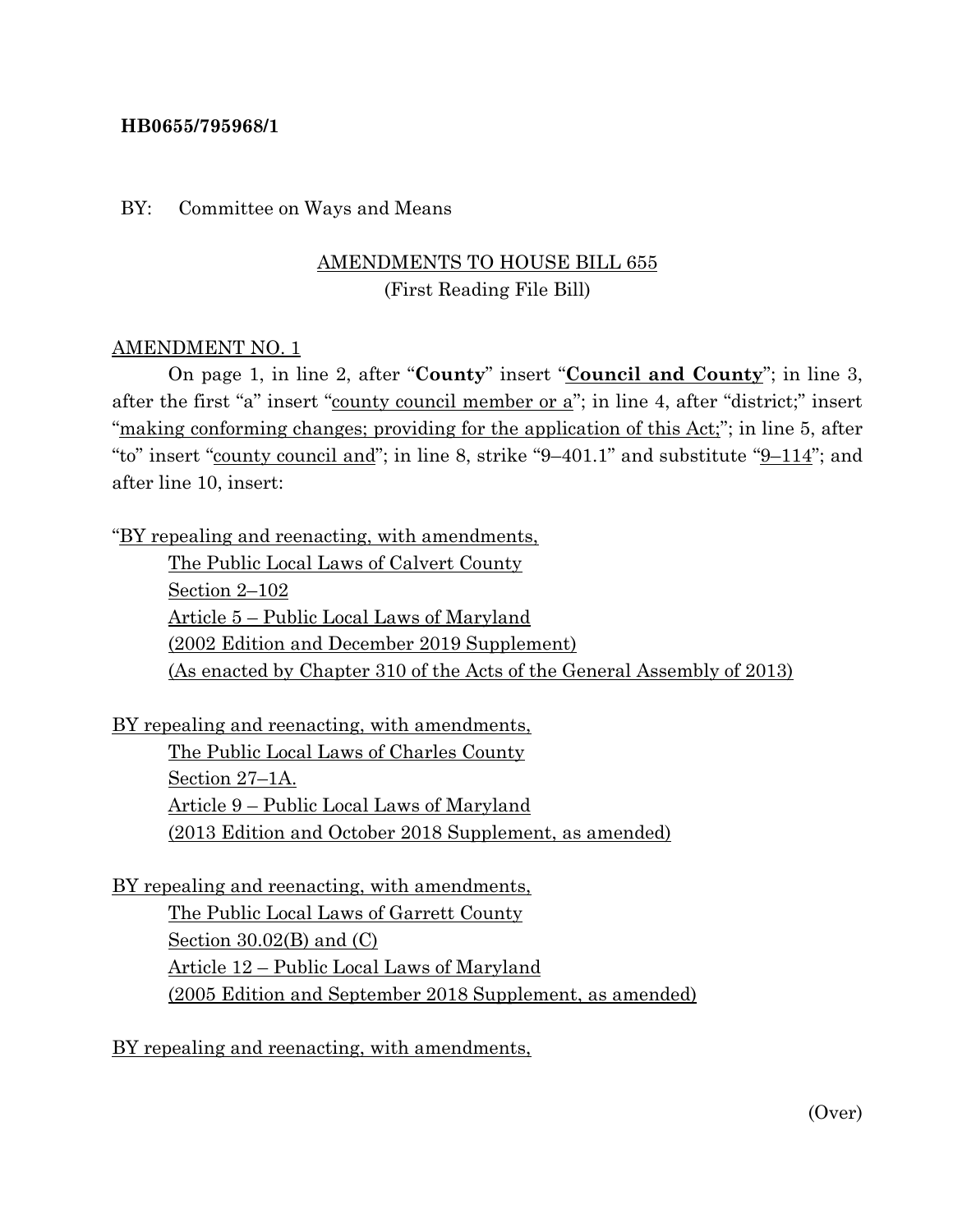## **HB0655/795968/1 Committee on Ways and Means Amendments to HB 655 Page 2 of 6**

The Public Local Laws of St. Mary's County Section 26–1A. Article 19 – Public Local Laws of Maryland (2007 Edition and March 2015 Supplement, as amended)

BY repealing and reenacting, without amendments, The Public Local Laws of St. Mary's County Section 26–1B. and C. Article 19 – Public Local Laws of Maryland (2007 Edition and March 2015 Supplement, as amended)".

## AMENDMENT NO. 2

On page 1, in line 14, strike "**9–401.1.**" and substitute "**9–114.**

## **(A) THIS SECTION APPLIES TO ALL COUNTIES.**

# **(B)**";

in line 15, after the first "**A**" insert "**COUNTY COUNCIL MEMBER OR**"; in the same line, after "**SPECIFIC**" insert "**COUNTY COUNCIL DISTRICT OR**"; after line 17, insert:

### "**Article 5 – Calvert County**

#### 2–102.

(a) **[**Beginning with the general election to be held in Calvert County in November, 1978, five County Commissioners shall be elected by countywide vote.

(b)**]** Beginning with the general election to be held in Calvert County in November **[**2014**] 2022**: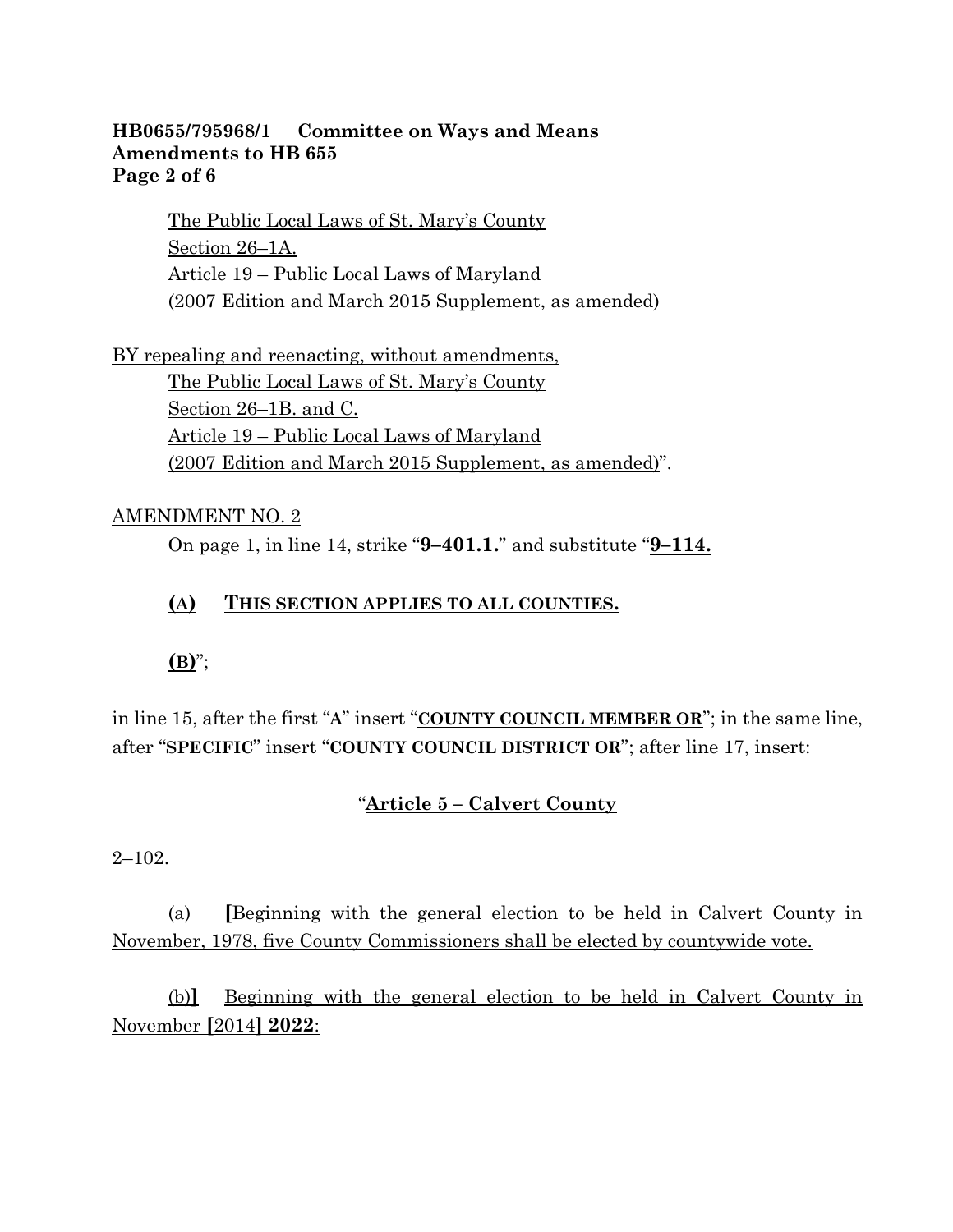## **HB0655/795968/1 Committee on Ways and Means Amendments to HB 655 Page 3 of 6**

(1) One County Commissioner shall be a resident of and shall **BE ELECTED BY THE VOTERS OF THE FIRST ELECTION DISTRICT OF THE COUNTY TO**  represent **[**the first election district of the County**] THAT DISTRICT**;

(2) One County Commissioner shall be a resident of and shall **BE ELECTED BY THE VOTERS OF THE SECOND ELECTION DISTRICT OF THE COUNTY TO** represent **[**the second election district of the County**] THAT DISTRICT**;

(3) One County Commissioner shall be a resident of and shall **BE ELECTED BY THE VOTERS OF THE THIRD ELECTION DISTRICT OF THE COUNTY TO**  represent **[**the third election district of the County**] THAT DISTRICT**; and

(4) Two County Commissioners shall be residents of the County and shall **BE ELECTED BY THE VOTERS OF THE ENTIRE COUNTY TO** represent the County at large.

**[**(c)**] (B)** Each candidate for the office of County Commissioner shall specify at the time of filing a certificate of candidacy whether the candidate is seeking to represent the district in which the candidate resides or to represent the County at large.

**[**(d)**] (C)** Commissioners who are elected and qualify shall take office the third Tuesday of December following election.

**[**(e)**] (D)** Each Commissioner shall hold office for four years or until a successor is elected and qualified.

# **Article 9 – Charles County**

27–1.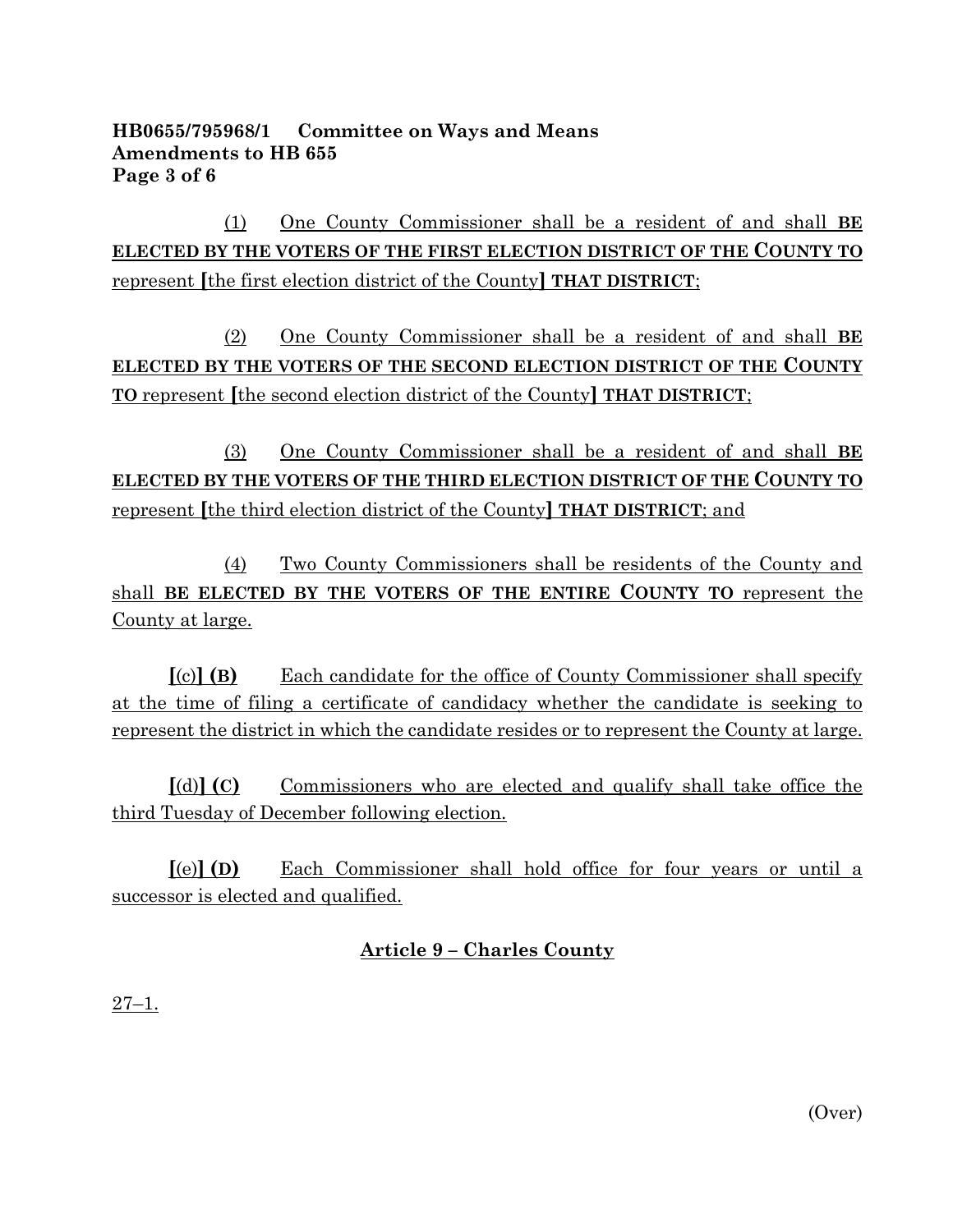## **HB0655/795968/1 Committee on Ways and Means Amendments to HB 655 Page 4 of 6**

A. There shall be five County Commissioners for Charles County**[**, four of whom shall be elected at large, with one residing in each of the four County Commissioner Districts of the County**]**. **ONE COUNTY COMMISSIONER SHALL RESIDE IN AND BE ELECTED BY THE VOTERS OF EACH OF THE FOUR COUNTY COMMISSIONER DISTRICTS OF THE COUNTY.** The fifth shall hold the position of President of the County Commissioners, may reside in any area of the County and shall be elected at large. The County Commissioners shall be elected at the General Election held in 1994 and every four years thereafter, for terms of four years. The terms of the Commissioners shall begin on the first Tuesday of December following the General Election or as soon afterwards as certified by the Governor.

# **Article 12 – Garrett County**

30.02.

(B) At all future elections for the office of County Commissioner, 1 Commissioner shall **[**be elected from among the voters residing in each County Commissioner District by the general vote of the county**] RESIDE IN AND BE ELECTED BY THE VOTERS OF EACH OF THE COUNTY COMMISSIONER DISTRICTS OF THE COUNTY**.

(C) At primary elections to be held in Garrett County at which candidates are selected for the position of County Commissioner, 1 candidate for each party shall be chosen from each County Commissioner District by the **[**county-wide**]** vote of the members of the respective parties **WITHIN THAT DISTRICT**. The Supervisors of Elections of Garrett County shall place the names of all persons who file papers for the position County Commissioner upon the ballots to be used by the respective parties in the county by Commissioner Districts so that under each Commissioner District on the ballot will appear the names in alphabetical order of all candidates residing in the district. The candidate of each party from each County Commissioner District who receives the greatest number of votes shall be certified by the Supervisors of Elections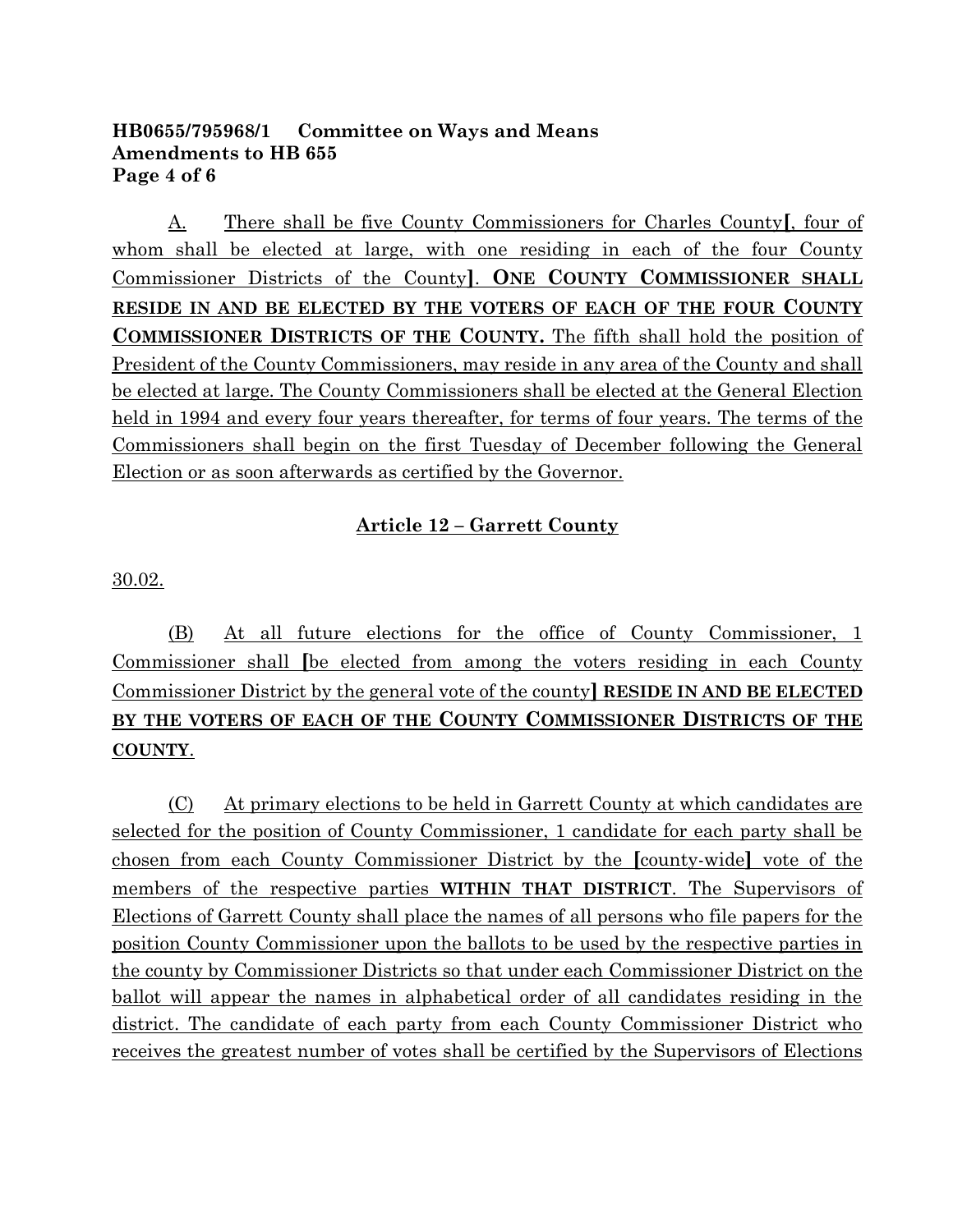## **HB0655/795968/1 Committee on Ways and Means Amendments to HB 655 Page 5 of 6**

as the nominee of the political party to which he or she belongs, and the name of the nominee shall be placed on the official ballot to be used in the general election.

# **Article 19 – St. Mary's County**

26–1.

A. St. Mary's County shall be divided into four (4) Commissioners' Districts as follows: The first, second and ninth election districts shall compose the First Commissioner District; the third and sixth election districts shall compose the Second Commissioner District; the fourth, fifth and seventh election districts shall compose the Third Commissioner District; and the eighth election district shall compose the Fourth Commissioner District. Each Commissioner **[**shall be elected as hereinafter provided by the general vote of the County from each of said Commissioner Districts, who**]** shall serve for four (4) years from the date of **[**his**] THEIR** election and shall be eligible to succeed **[**himself**] THEMSELVES**, except that no County Commissioner is to be elected to serve more than three (3) full four-year consecutive terms. A majority of said Commissioners shall constitute a quorum for the transaction of business. Five (5) County Commissioners are to be elected **[**by the voters of the entire County**]**, of whom one (1) County Commissioner is to be elected **[**from**] BY THE VOTERS OF** the First Commissioner District, one (1) County Commissioner is to be elected **[**from**] BY THE VOTERS OF** the Second Commissioner District, one (1) County Commissioner is to be elected **[**from**] BY THE VOTERS OF** the Third Commissioner District and one (1) County Commissioner is to be elected **[**from**] BY THE VOTERS OF** the Fourth Commissioner District.

B. In addition, the five (5) aforementioned County Commissioners must have been residents of the districts for two (2) years or, instead, residents of the County for four (4) years. The four (4) Commissioners, in addition, must be qualified voters in the Commissioner District prior to election to office.